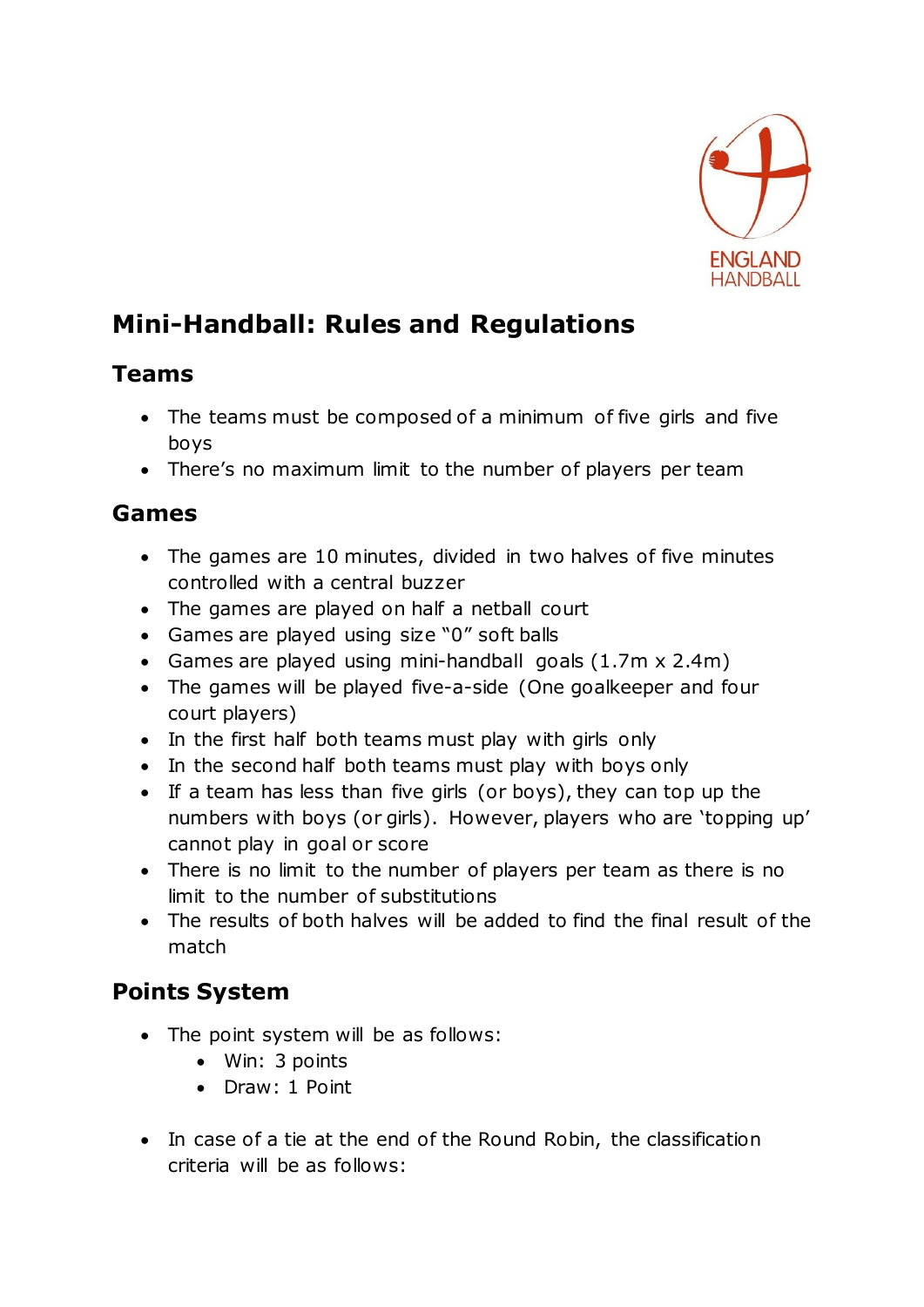- Goals Scored
- Goal Average (goals scored goals against)
- Goals Against (the team with less goals conceded)
- Result between the two teams.

#### **Throws to (re) start the games**

- In handball there are four different throws, defined by the rules to restart the game, which are the throw-off, free throw, goalkeeper throw and 7-metre throw (penalty).
- A 7-metre throw is given when a clear strong chance has been destroyed
- A free throws is taken where the infringement occurred. Defending team must be at least three metres away from player with ball.
- Throw-off is at the start of the first and second half
- After a goal has been scored the game restarts with a goalkeeper throw

### **Contact**

- No contact is allowed
- Behaviour deemed to be dangerous or offensive will not be tolerated and the referee will ask the team responsible to substitute the player to avoid exclusions.

### **Other Rules**

- Dribbling is not allowed. In the case of dribbling the other team will receive a free throw.
- Travelling (taking more than three steps with the ball in hand) is not allowed. In the case of travelling the other team will receive a free throw.
- Foot faults (a court player standing in the goalkeeping area) will result in a free throw for the other team.
- If a ball hits the foot of a court player the other team will receive a free throw.
- A court player cannot pass to their goalkeeper when the goalkeeper is inside the area
- The goalkeeper is allowed outside of D area
- If a goalkeeper's save goes behind the goalkeeper touchline a goalkeeper throw is awarded.
- If a goalkeeper's save goes off the side-line the opposition get a throw-in from the side-line.